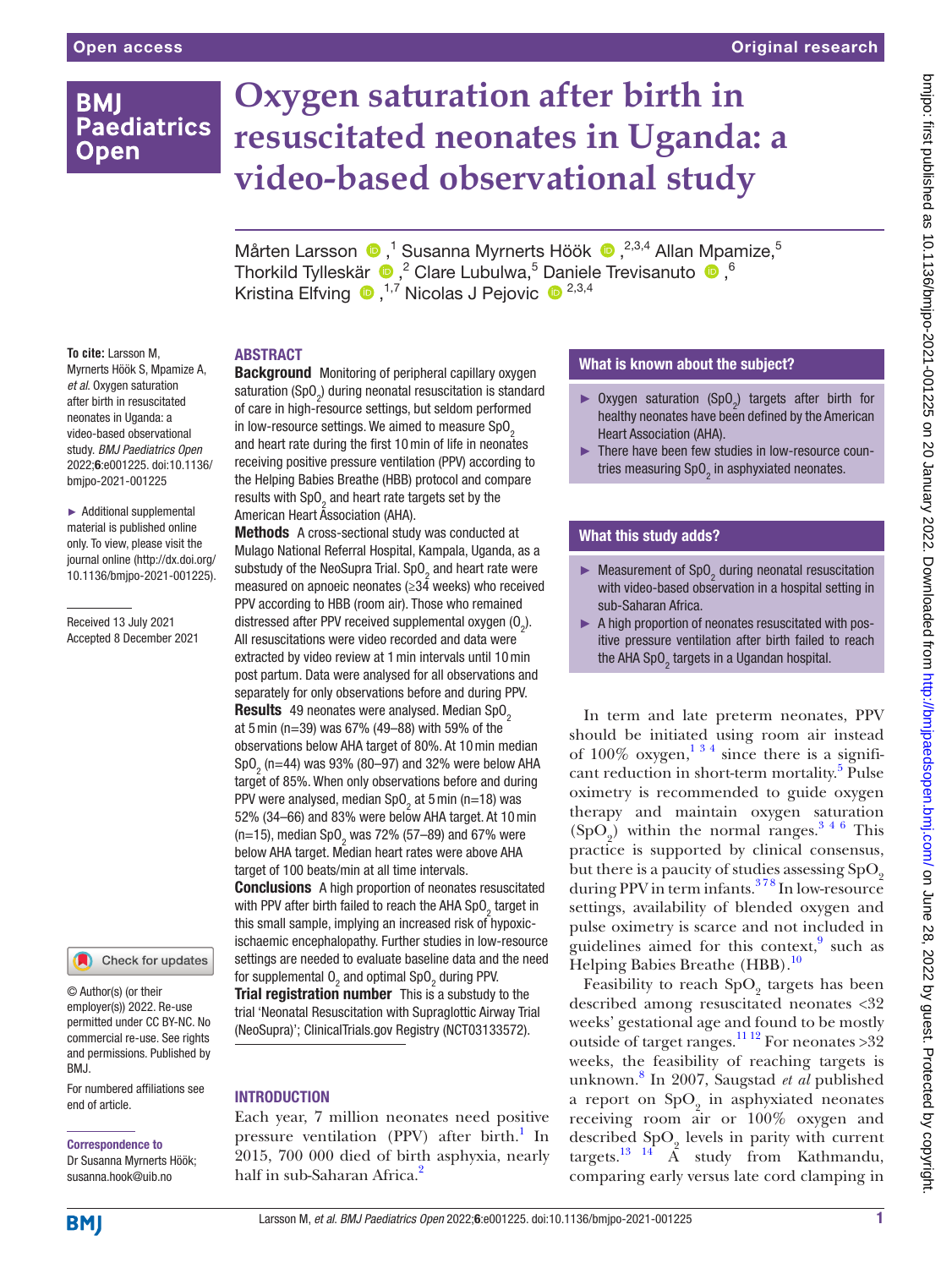late preterm and term resuscitated neonates, reported  $SpO<sub>2</sub>$  levels below American Heart Association (AHA) target range.<sup>15</sup> To our knowledge, that is the only study assessing  $SpO<sub>2</sub>$ , conducted in a low-resource setting, using the HBB protocol, where no oxygen during PPV was provided.

This study aimed to investigate  $\mathrm{SpO}_2$  and heart rate in the first 10min after birth in neonates who received PPV according to the HBB protocol in a high-volume hospital in sub-Saharan Africa and compare results with  $\mathrm{SpO}_2$  and heart rate targets set by the AHA.

#### **METHODS**

#### Study design, setting and population

This cross-sectional observational study was conducted in January–July 2019 as a substudy of the NeoSupra Trial at the Mulago National Referral Hospital, Uganda, the largest public hospital in Kampala (altitude of 1200m above sea level) with approximately 25 000 births each year.<sup>16 17</sup> Most deliveries at this hospital present as emergencies, such as severe obstructed labour, fetal distress, antepartum haemorrhage or severe pre-eclampsia.

Resuscitations were performed by midwives trained in HBB and indication for PPV was apnoea or gasping. The attending research physician could intervene and supervise the resuscitation if needed, still following HBB. Oxygen was not provided during PPV according to the HBB protocol.<sup>[18](#page-6-11)</sup> After termination of PPV, neonates could receive oxygen by nasal cannula 0.5–5L/min if showing breathing difficulties and cyanosis at midwifes' discretion, according to hospital guidelines. Both neonates born through caesarean section (CS) in the operation theatre and by vaginal delivery in the labour ward were included by convenience when a research physician was available. Inclusion criteria were inborn neonates, estimated gestational age  $\geq 34$  weeks, estimated birth weight  $\geq 2000$  g, need for PPV at birth and parental consent. Exclusion criteria were any major malformation, incompatible with sustained life or affecting the airways, and stillbirth.

#### Study procedure

Immediately after birth, neonates eligible for inclusion had their cord cut and were taken to the resuscitation table where drying, stimulation, suctioning and PPV were initiated by a midwife. The research physician, who attended all births included in this substudy, placed a pulse oximeter probe (Philips reusable M1193A neonatal wrap sensor) on the neonate's right hand as soon as possible and connected it to a pulse oximeter (Philips Intellivue X2, Amsterdam, The Netherlands). Heart rate was measured by dry-electrode ECG NeoBeat Newborn HR Meter (Laerdal, Stavanger, Norway), $\frac{19}{19}$  which was also placed as soon as possible after the neonate arrived on the resuscitation table. All cases were video-recorded using an HD1080P Black Box AI-IP018 camera (Shenzen Aishine Electronics Co, China).  $SpO<sub>2</sub>$  and heart rate were measured during the first 10min after birth. Time

of birth, time from birth to table, amniotic fluid appearance, Apgar score, and mother and neonate clinical characteristics were collected and recorded by research assistants on-site.

Video recordings were reviewed by an investigating physician.  $SpO<sub>2</sub>$ , heart rate, and signal quality were visually observed on video and registered every minute for 10min after birth. If data could not be acquired at the predetermined time interval because of a hidden display or unsatisfactory signal quality, the data point was collected at a time span of ±5s from the determined time interval. If no data could be collected within this time span, it was registered as missing data.  $\mathrm{SpO}_2$  signal was considered reliable if signal quality indicator showed medium-quality signal or better, if the plethysmograph curve showed continuous uniform waves of at least peakto-peak amplitude of 50% between the top and bottom line or if heart rate on pulse oximeter and ECG were congruent within a range of 5 beats per minute (bpm). When heart rate by ECG was not available, heart rate measurements from pulse oximeter were used. The ECG signal quality was considered reliable if numbers were seen with sharp background on the display and unreliable if background was blurred. Observations from video review were manually entered into an Excel (Microsoft, Redmond, Washington, USA) spreadsheet.

#### **Outcome**

Outcome measures were  $\text{SpO}_2$  and heart rate in the first 10min after birth, and the proportion of neonates with  $SpO<sub>2</sub>$  below the AHA target at 5 and 10 min after birth.<sup>[3](#page-6-3)</sup> The outcome measures were assessed for all observations and separately in the subgroup of observations before and during PPV at each time point.

AHA states the following preductal  $SpO<sub>2</sub>$  ranges after birth: 1min 60%–65%, 2min 65%–70%, 3min 70%–75%, 4min 75%–80%, 5min 80%–85%and at 10 min  $85\% - 95\%$ , based on studies in healthy term neonates.[6](#page-6-13)

#### Patient and public involvement

Neither patients nor the public were involved in design, or conduct, or reporting or dissemination plans of the study.

#### Data analysis

Since this was an explorative study, a priori sample size calculation was not performed but a sample of approximately 50 neonates was estimated sufficient to obtain representative data. Data analysis included video observations on  $\mathrm{SpO}_2$  and heart rate with reliable signal quality available at each minute interval. Data were presented as numbers and proportions for categorical variables, means and SDs for normally distributed continuous variables, and medians and IQR for variables with skewed distribution. GraphPad-Prism V.9 (GraphPad Software, San Diego, California, USA) was used for statistical analysis and graphs. A subanalysis was made including only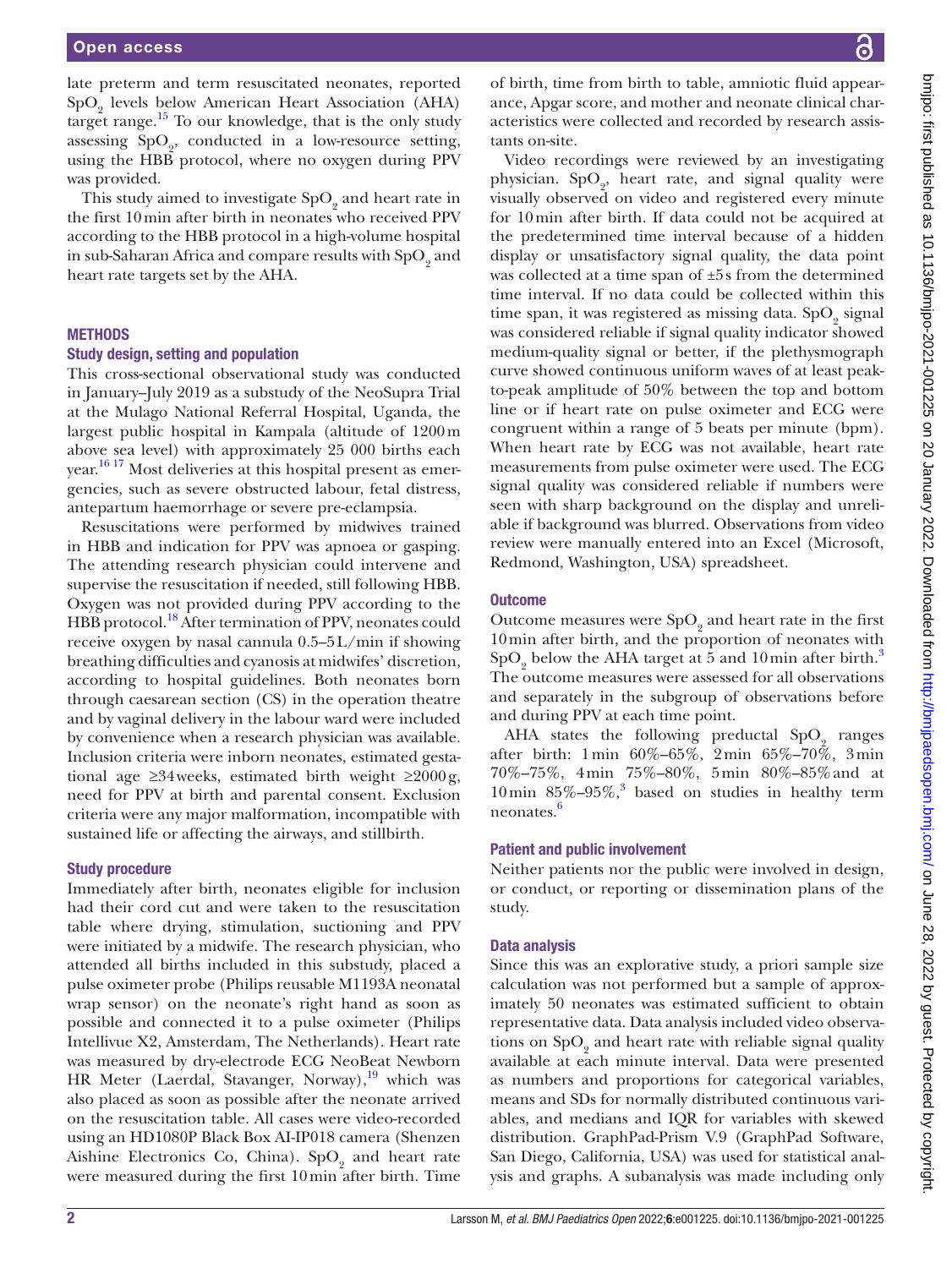#### <span id="page-2-0"></span>Table 1 Maternal and neonatal characteristics and data from the main study NeoSupra Trial\*

| <b>Characteristics</b>                                              | SpO <sub>2</sub> study<br>$N = 49$ | NeoSupra Trial*<br><b>FM</b> group<br>$N = 597$ |
|---------------------------------------------------------------------|------------------------------------|-------------------------------------------------|
| Median maternal age,<br>years (IQR)                                 | $24(21-28)$                        | $23(20-28)$                                     |
| Amniotic fluid-meconium<br>stained, foul smelling or<br>both, n (%) | 36 (73)                            | 370 (62)                                        |
| Caesarean section, n (%)                                            | 41 (84)                            | 301 (50)                                        |
| Median birth weight, g<br>(IQR)                                     | 3100 (2800-3300)                   | 3100 (2800-3400)                                |
| Male sex, n (%)                                                     | 32 (65)                            | 349 (59)                                        |
| Median Apgar score, (IQR)                                           |                                    |                                                 |
| 1 min                                                               | $3(2-4)$                           | $3(2-4)$                                        |
| 5 min                                                               | $6(4-6)$                           | $5(4-6)$                                        |
| $10$ min                                                            | $7(6-8)$                           | $7(6-8)$                                        |

\*Pejovic *et al.*[17](#page-6-14)

FM, face mask; SpO<sub>2</sub>, peripheral capillary oxygen saturation.

observations before and during PPV at each minute interval. Proportions of neonates with  $\text{SpO}_2$  below target ranges at 5min and 10min after birth were calculated for both groups. Heart rate of  $\geq 100$  bpm was considered as an indicator of adequate ventilation.<sup>34</sup>

#### RESULTS

#### Neonatal characteristics

Sixty-eight neonates were initially selected for inclusion, of which 19 were later excluded. Reasons for exclusion were: one stillbirth; one declined verbal consent and three resuscitations that were not captured on video. Fourteen neonates were excluded since  $\mathrm{SpO}_2$  data from the video recordings were unavailable due to late positioning of the pulse oximeter probe, difficulty to see oximeter display on video or unreliable  $\mathrm{SpO}_2$  signal quality. The final dataset included 49 neonates.

Neonatal and maternal characteristics are reported in [table](#page-2-0) 1, together with data from the face mask (FM) group of the main study, NeoSupra Trial.<sup>17</sup> Apgar score at 5 min was  $<5$  in 30% of neonates and  $<7$  in 76%. Seventy-three per cent presented meconium-stained or foul-smelling amniotic fluid. Time to achieve first  $SpO<sub>2</sub>$ measurement was 163s (IQR 132–222) and PPV was started within the first minute in five neonates (10%). Supplemental oxygen was administered to 21 neonates after PPV (due to difficulty of breathing or cyanosis). Ten neonates (20%) died in the first week of life out of which six died after resuscitation in the delivery room [\(table](#page-2-1) 2).

In the FM group of the NeoSupraTrial, 89% (n=530 of 597) of neonates were hospitalised and 11% (n=67 of 597) died after resuscitation; 18% (n=109 of 597) were found dead at 7-day follow-up.

As there were no reliable  $\mathrm{SpO}_2$  observations in the first minute after birth, data referred to this time point were

Open access

<span id="page-2-1"></span>Table 2 Delivery room interventions, hospitalisation and clinical outcome

|                                                                                      | $N=49$        |
|--------------------------------------------------------------------------------------|---------------|
| Median time from birth <sup>*</sup> to table, s (IQR)                                | $31(25 - 41)$ |
| Median time from birth <sup>*</sup> to first SpO <sub>2</sub> data,<br>n=46, s (IQR) | 163 (132–222) |
| Median time from birth* to first HR data,<br>ECG†, $n=45$ , s (IQR)                  | 93 (69-139)   |
| Median time from birth* to first HR data,<br>POx, $n=48$ , s (IQR)                   | 188 (138-237) |
| Median time from birth* to start of<br>ventilation, s (IQR)                          | 123 (93-157)  |
| Median duration of ventilation, s (IQR)                                              | 179 (98-626)  |
| Median time from birth* to start of<br>supplemental $O_2$ , n=21, s (IQR)            | 331 (291-399) |
| LMA resuscitation, $n$ (%)                                                           | 17 (35)       |
| Oxygen supplementation after PPV, n (%)                                              | 21(43)        |
| Neonates received ventilation within first<br>minute, $n$ $(\%)$                     | 5(10)         |
| Switch from face mask to LMA during first<br>10 min, n (%)                           | 2(4)          |
| Advanced resuscitation‡ during first<br>10 min, n (%)                                | 1(2)          |
| Hospitalised directly after resuscitation, n<br>(% )                                 | 42 (86)       |
| Death after resuscitation, n (%)                                                     | 6 (12)        |
| Total mortality at 7-day follow-up, n (%),<br>$n = 48$                               | 10(20)        |

\*Time of birth was defined as the time when the entire neonate had exited the mother's body.

†Measured by dry-electrode ECG.

‡Endotracheal intubation (only possible if investigating

neonatologist present), chest compressions or both.

HR, heart rate; LMA, laryngeal mask airway; O<sub>2</sub>, oxygen; POx, pulse oximeter; PPV, positive pressure ventilation;  $SpO<sub>2</sub>$ , peripheral capillary oxygen saturation.

excluded from analysis ([figure](#page-3-0) 1). Missing  $SpO<sub>2</sub>$  data were more frequent at early time intervals and due to late attachment of the pulse oximeter probe and unreliable  $SpO<sub>2</sub>$  signal quality [\(figure](#page-3-0) 1). Heart rate observations were also mostly missing the first minutes due to late positioning of pulse oximeter and ECG probes or bad signal quality [\(figure](#page-3-1) 2).

#### All observations

 $\mathrm{SpO}_2$  values from 2 to 10 min after birth are shown in [figure](#page-3-0) 1A. When analysing all observations, median  $SpO<sub>2</sub>$ level was below AHA target from 2 to 5min after birth [\(figure](#page-3-0) 1A). At 5min after birth, 59% of all neonates (n=39) had  $SpO<sub>2</sub>$  values below the AHA target, and at 10 min (n=44) the proportion was  $32\%$  [\(table](#page-4-0) 3). Of the 21 neonates receiving oxygen supplementation because of difficulty of breathing after PPV, seven (33%) had  $\mathrm{SpO}_2$  above AHA target range (85%–95%) at  $10\,\mathrm{min.}$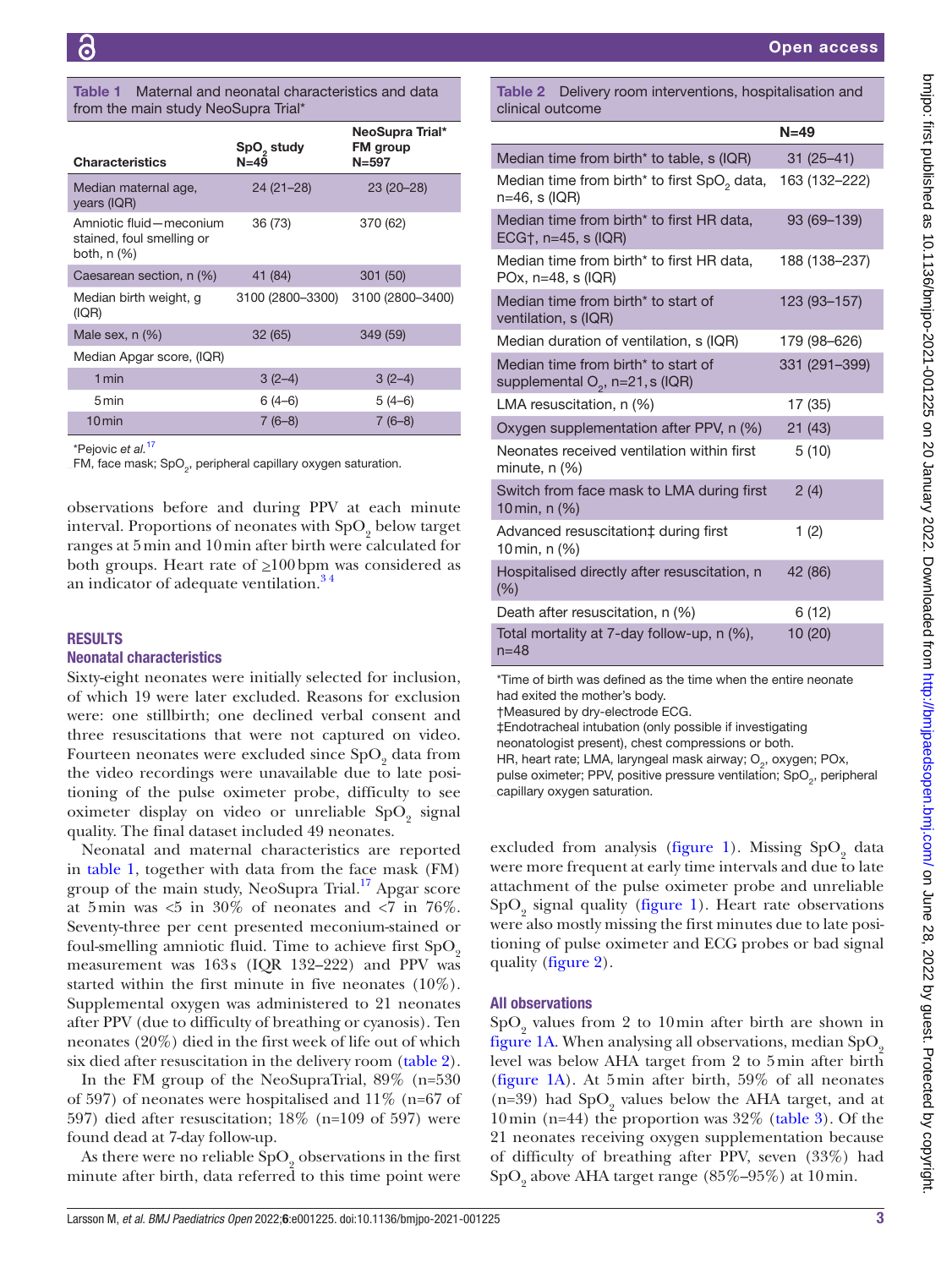$\overline{A}$ 



 $\overline{B}$ 

<span id="page-3-0"></span>American Heart Association lower limit of SpO<sub>2</sub> target range

Figure 1 Preductal peripheral capillary oxygen saturation (SpO<sub>2</sub>) by pulse oximetry at 2–10 min after birth presented as box plots showing the median, quartiles, range (min and max values) and individual data points. Observations obtained (n) and sample size (N) are shown below the graph. (A) SpO<sub>2</sub> observations of all neonates at each time point. (B) SpO<sub>2</sub> observations of neonates before and during positive pressure ventilation at each time point.

A post hoc analysis was made separating the 36 neonates with meconium-stained, foul-smelling amniotic fluid or both from those 13 neonates with clear amniotic fluid. In the meconium group, median  $SpO<sub>2</sub>$  at 5 min was 79% (IQR 50–88, n=26) and 50% were below AHA target. At 10 min, median  $SpO_2$  was 94% (IQR 86–97, n=31) and 26% were below AHA target. In the group with clear amniotic fluid, median  $SpO<sub>2</sub>$  at 5min was 57% (IQR 46–68, n=12) and 75% were below AHA target. At 10min, median SpO<sub>2</sub> was 84% (IQR 59–95, n=12) and 50% were below AHA target.

#### Observations before and during PPV

When only observations before and during PPV were included in the analysis, the median  $SpO_2$  was below AHA target at all time intervals ([figure](#page-3-0) 1B). The proportion of



### Heart rate

Median heart rate was above target of 100 bpm at each minute interval for both all observations and only observations before and during PPV [\(figure](#page-3-1) 2A,B). At 2min, 12 observations were below target in both groups and decreased every minute thereafter. At 10 min, no observations were below this target.

#### **DISCUSSION**

In this observational study, a high proportion of resuscitated neonates had  $\mathrm{SpO}_2$  values below AHA target in the



American Heart Association heart rate target

<span id="page-3-1"></span>Figure 2 Heart rate measured by dry-electrode ECG or pulse oximetry at 1–10min after birth presented as box plots showing the median, quartiles, range (min and max values) and individual data points. Observations obtained (n) and sample size (N) are shown below the graph. (A) Heart rate observations of all neonates at each time point. (B) Heart rate observations of neonates before and during positive pressure ventilation at each time point.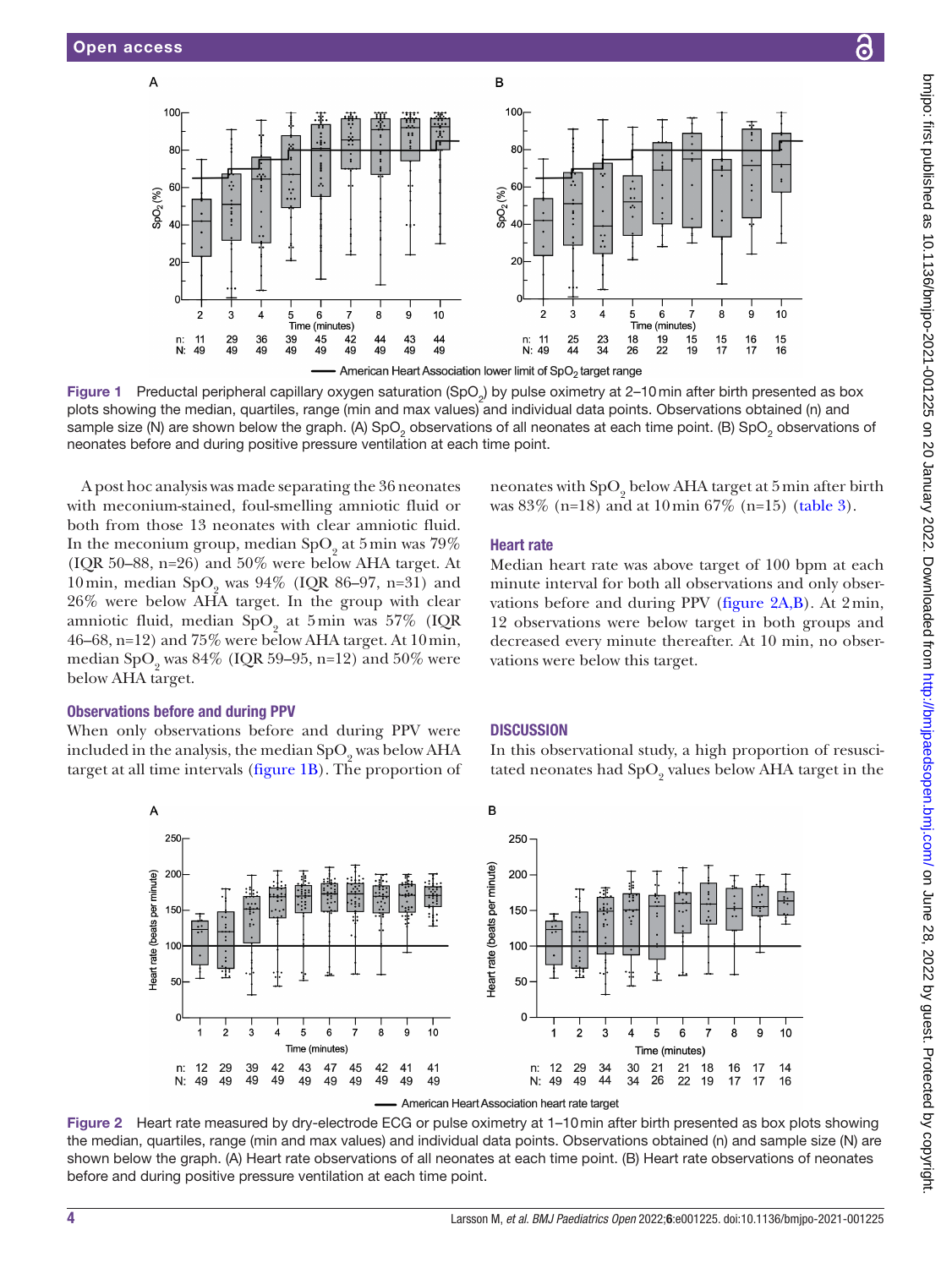<span id="page-4-0"></span>

| SpO <sub>2</sub> values and proportion of neonates with SpO <sub>2</sub> below American Heart Association (AHA) target<br>Table 3 |                         |             |                                                              |            |  |  |  |
|-----------------------------------------------------------------------------------------------------------------------------------|-------------------------|-------------|--------------------------------------------------------------|------------|--|--|--|
|                                                                                                                                   | <b>All observations</b> |             | Observations before and during positive pressure ventilation |            |  |  |  |
| Time after birth                                                                                                                  | 5 min                   | $10$ min    | 5 min                                                        | 10 min     |  |  |  |
| Observations, n                                                                                                                   | 39                      | 44          | 18                                                           | 15         |  |  |  |
| Median SpO <sub>2</sub> (IQR)                                                                                                     | 67 (49 - 88)            | $93(80-97)$ | $52(34-66)$                                                  | 72 (57-89) |  |  |  |
| Observations below<br>AHA SpO <sub>2</sub> target, n (%)                                                                          | 23(59)                  | 14 (32)     | 15 (83)                                                      | 10 (67)    |  |  |  |

 $\textsf{SpO}_2^{}$ , peripheral capillary oxygen saturation.

first 10min after birth, while heart rate remained above 100 bpm for the most part of the measurements.

The strengths of the present study include (1) data collection from review of video recordings allowing detailed monitoring of observed parameters, signal quality and hence enhanced reliability of data<sup>20 21</sup>; (2) the assessment of  $\mathrm{SpO}_2$  and heart rate in a low-resource setting where PPV is performed in room air without the  $SpO<sub>2</sub>$  monitoring.

Few studies have observed  $\mathrm{SpO}_2$  during neonatal resuscitation. In a study by Saugstad *et al*, median SpO<sub>2</sub> in neonates resuscitated with room air was 90% (5th–95th percentile 66–95, n=100) at 5min and 90% (83–96, n=110) at 10min, median Apgar score 4, 7 and 8 at 1, 5 and 10 min, respectively.<sup>13</sup> Our corresponding figures were 67% (IQR 49–88) and 93% (80-97). Reasons for lower saturation at 5min could be quality of resuscitation, observational method or severity of the asphyxia. Three-quarters of neonates in this study had Apgar score <7 at 5min, associated with increased risk of mortality and morbidity. $2^{2-24}$  In Nepal, mean  $SpO_2$  levels in an early cord clamping group who received  $\overline{P}PV$  (n=45) were 76.1% (SD 3.9) at 5min and 85.1% (SD 2.8) at 10min.  $\text{SpO}_2$  at 10 min was somewhat lower than in our study and results were also below the AHA targets.[15](#page-6-9) In both studies,  $\mathrm{SpO}_2$  data were collected by direct observation and not by video review. Sp $\text{O}_2^{}$  in neonates at high altitude (>4000 m above sea level) has been shown to be lower compared with measurements at sea level. $25$  Another study at similar altitude as Kampala observed comparable  $\mathrm{SpO}_2$  at birth with the reference study at sea level by Dawson *et al* (median 69% vs 66% at 1min), and we assume the altitude had a minor impact on our results. $626$ 

The high  $SpO<sub>2</sub>$  dispersion reflects the variability of illness in resuscitated neonates. In our study, 43% of the neonates received oxygen after PPV (upon midwives' assessment of breathing difficulties or cyanosis). This probably increased median  $SpO<sub>2</sub>$ , especially from 5 min after birth. Still, large proportions of patients (59% at  $5\,\mathrm{min},\,32\%$  at  $10\,\mathrm{min})$  had an  $\mathrm{SpO}_2$  below AHA target. When only neonates before and during PPV were analysed, the proportion was even more prominent (83% at 5min, 67% at 10min) ([table](#page-4-0) 3). Yet, most neonates had heart rate above 100 bpm, which is considered a sign of adequate ventilation ([figure](#page-3-1) 2).<sup>34</sup> This suggests that adequate PPV alone is not sufficient to achieve  $\mathrm{SpO}_2$  in the recommended range. Though, since no

respiratory function monitoring was used, conclusions about adequacy of PPV is not possible to make. This study observed a large portion of neonates with either meconium-stained, or foul-smelling amniotic fluid, or both indicating meconium aspiration. This could theoretically explain the low  $\mathrm{SpO}_2$  in this sample, but a post hoc analysis surprisingly showed higher  $SpO<sub>2</sub>$  in the group with meconium-stained amniotic fluid. A finding hard to interpret, but high rate of missing data in the meconium group and the small sample size are possible explanations. Persistent hypoxia in asphyxiated neonates may exacerbate pulmonary hypertension and have shortterm and long-term consequences of hypoxic-ischaemic encephalopathy.<sup>[27](#page-6-18)</sup> Oxygen is not included in the HBB algorithm, since it is scarce and difficult to administer in blended form in low-income contexts, $10^{28}$  but the availability of oxygen in sub-Saharan African hospitals is increasing.<sup>[29 30](#page-6-19)</sup> A neonatal resuscitation algorithm for low-resource and middle-resource settings that includes oxygen has been proposed. $31$  The present study might support its use. Nevertheless, preventing dangerous hyperoxia is also recommended<sup>3 4 7</sup>; of note, 33% of neonates receiving supplemental oxygen after PPV had  $SpO<sub>2</sub>$  levels above target range (>95%) at 10 min. These findings suggest that  $\mathrm{SpO}_2$  measurement would be considered also in low-resource settings because the agreement between the assessment of infant colour and  $\mathrm{SpO}_2$  is limited.<sup>[32](#page-6-21)</sup>

The questions regarding supplemental oxygen still remain: oxygen or not, when and how much? Our results raise the question if these neonates would benefit from supplemental  $O_2$  during PPV. However, transferring a practice from one context to another may have detrimental effects.<sup>33</sup> Caution must be taken not to implement an advanced resuscitation algorithm before the basic skills of good quality PPV have been mastered. Safe and accessible devices to blend and titrate oxygen need to be available as well as  $\mathrm{SpO}_2$  monitoring to avoid both hypoxia and hyperoxia. Optimal saturation and oxygenation for neonates in need of PPV needs to be further investigated[.7 8](#page-6-23)

This study has some limitations. It was an exploratory investigation with a limited number of participants which prevented calculations of CI and hence results can be difficult to generalise. Neonates were selected by convenience sampling based on the research physician's availability, with risk for selection bias. However, baseline characteristics were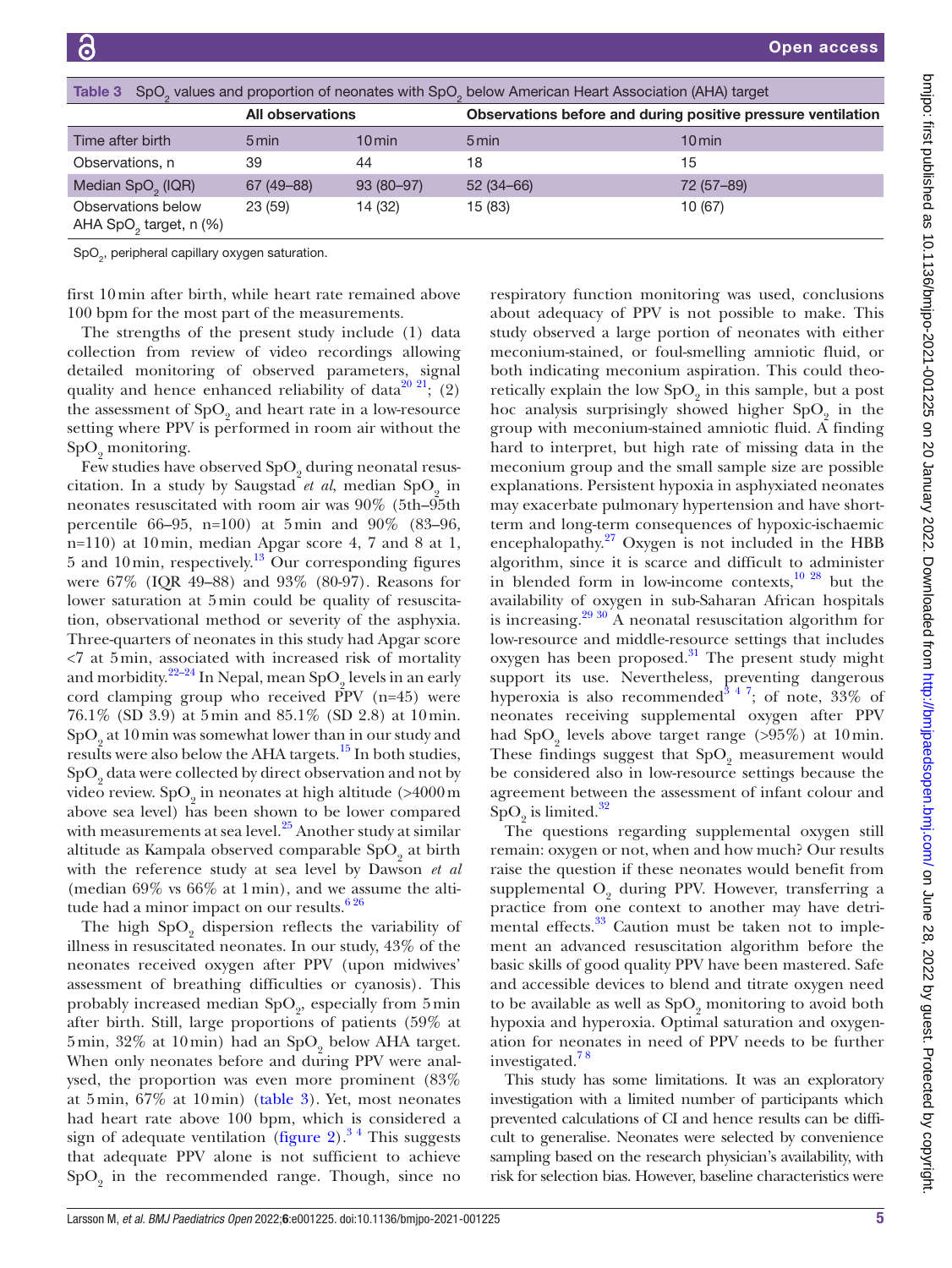in broad agreement with the NeoSupra Trial [\(table](#page-2-0) 1).<sup>17</sup> Of note, the observed high rate of CS (84%) was partly due to convenience sampling but also due to lack of oximeter visibility on video recordings from the labour ward resuscitation table, where vaginal deliveries were performed. This was one of the main reasons for exclusion of neonates initially selected for analysis. Dawson *et al* reported that healthy babies born by CS are known to have lower  $SpO<sub>2</sub>$  compared with those by vaginal delivery. $6$  It is difficult to assess if the high rate of CS affected the results in these severely asphyxiated neonates. This observational study suffered from missing  $\mathrm{SpO}_2$  and heart rate data, particularly immediately after birth. This seems to be a random data loss that would not affect the results but implies an uncertainty to the data, especially at the initial time intervals. Median time to start of ventilation (123s) in this study was markedly above the aimed for 'golden minute' (first minute of life), indicating difficulties in compliance with the HBB algorithm, mostly due to prolonged stimulation and suctioning. The delay in ventilation is a possible explanation of the low  $\mathrm{SpO}_2$  in our study and it would be interesting to see if  $SpO<sub>2</sub>$  improves with earlier start of ventilation. Time to PPV from birth in an earlier cohort at the same hospital was 137s (n=99) and 92s  $(n=48)$  after CS, indicating the problem is recurring.<sup>34</sup> This is however not an issue unique to our study site. In a video observation study of 76 neonates from a hospital in Tanzania (where numerous HBB studies have been undertaken) that included rigorous HBB training, median time from birth to first ventilation was 108s and the total duration of stimulation and suctioning before first ventilation was 45s. [35](#page-6-25) A study from Mozambique found similar delays in ventilation after training[.36](#page-6-26) These examples highlight the difficulty in reaching the HBB target in this setting and we believe our results might reflect the situation in other busy hospitals in sub-Saharan Africa.

#### **CONCLUSIONS**

A high proportion of neonates resuscitated with PPV after birth failed to reach the AHA  $\mathrm{SpO}_2$  target in this small sample, implying an increased risk for hypoxic-ischaemic encephalopathy. Further studies in low-resource settings are needed to evaluate baseline data and the need for  $\mathrm{supplemental}\, \mathrm{O}_2$  and  $\mathrm{optimal}\, \mathrm{SpO}_2$  during PPV with longterm follow-up on mortality and neurological outcome.<sup>8</sup>

#### Author affiliations

<sup>1</sup>Paediatric Department, Queen Silvia's Hospital for Children and Young People, Gothenburg, Sweden

<sup>2</sup> Centre for International Health, University of Bergen Faculty of Medicine and Dentistry, Bergen, Norway

3 Department of Global Public Health, Karolinska Institute, Stockholm, Sweden 4 Sachs' Children and Youth Hospital, Stockholm, Sweden

5 Mulago National Referral Hospital, Kampala, Uganda

<sup>6</sup>Department of Women's and Children's Health, University of Padua, Padova, Italy <sup>7</sup> School of Public Health and Community Medicine, University of Gothenburg, Gothenburg, Sweden

Twitter Susanna Myrnerts Höök [@SavingNeonates](https://twitter.com/SavingNeonates)

Acknowledgements We would like to give our greatest appreciation to the staff at the Maternity and Neonatal Special Care Unit of Mulago National Referral Hospital, Kampala, Uganda, for their wonderful work to improve the care of neonates. We want to give special thanks to Francesco Cavallin (Independent Statistician, Solagna, Italy) for his invaluable comments on the manuscript. We also want to thank Josaphat Byamugisha and Jolly Nankunda (both Mulago National Referral Hospital) for their important contribution to the study.

Contributors ML was responsible for the study design, data analysis. interpretation of data and contributed to preparation of the study site. He conducted the literature research and was responsible for the writing process of the manuscript and approval of the final draft. SMH contributed to study design and to the acquisition of data. She was responsible for preparation of the study site, revised the work draft, approved the final draft and act as guarantor of the study. AM was responsible for acquisition of data, contributed to preparation of the study site and approved the final draft. TT contributed to study design, revised the work draft and approved the final draft. CL contributed to study design, manuscript revision and approved the final draft. DT contributed to study design, interpretation of data, manuscript revision and approved the final draft. KE contributed to study design, data analysis and interpretation of data. She revised the work draft and approved the final draft. NJP contributed to study design, data analysis, interpretation of data and literature research. He was responsible for preparation of the study site, revised the work draft, approved the final draft and act as guarantor of the study.

Funding This was a substudy of the NeoSupra Trial supported by unrestricted grants from the Research Council of Norway (grant 250531) and the Centre for Intervention Science in Maternal and Child Health (project number 223269), Norway. Queen Silvia Children's Hospital, Paediatric Department contributed with a grant for the first author to work on the manuscript. In-kind contributions were made by the University of Bergen and Stavanger University Hospital, Norway; Makerere University, Uganda; Karolinska Institutet and Sachs' Children and Youth Hospital, Sweden; and Padua University, Italy.

Competing interests None declared.

Patient consent for publication Not required.

Ethics approval This study involves human participants and was part of the NeoSupra Trial,<sup>16</sup> approved by the Institutional Review Board of Mulago National Referral Hospital, Uganda; the Uganda National Council of Science and Technology; the Director General from the Ministry of Health, Uganda (MREC 1168); and the Regional Committee for Medical and Health Research Ethics (REK South East reference number 2017/989) in Norway. A two-tier procedure for consent was used. All women admitted to the labour ward during the study period were given brief verbal information of the trial and provided oral consent. Written deferred consent was sought from mothers, whose neonates met inclusion criteria.

Provenance and peer review Not commissioned; externally peer reviewed.

Data availability statement Data are available upon reasonable request. All data relevant to the study are included in the article or uploaded as supplemental information. All original data for this substudy is available as a supplemental material. Background data can be made available upon reasonable request.

Supplemental material This content has been supplied by the author(s). It has not been vetted by BMJ Publishing Group Limited (BMJ) and may not have been peer-reviewed. Any opinions or recommendations discussed are solely those of the author(s) and are not endorsed by BMJ. BMJ disclaims all liability and responsibility arising from any reliance placed on the content. Where the content includes any translated material, BMJ does not warrant the accuracy and reliability of the translations (including but not limited to local regulations, clinical guidelines, terminology, drug names and drug dosages), and is not responsible for any error and/or omissions arising from translation and adaptation or otherwise.

Open access This is an open access article distributed in accordance with the Creative Commons Attribution Non Commercial (CC BY-NC 4.0) license, which permits others to distribute, remix, adapt, build upon this work non-commercially, and license their derivative works on different terms, provided the original work is properly cited, appropriate credit is given, any changes made indicated, and the use is non-commercial. See: <http://creativecommons.org/licenses/by-nc/4.0/>.

#### ORCID iDs

Mårten Larsson <http://orcid.org/0000-0001-9142-8165> Susanna Myrnerts Höök<http://orcid.org/0000-0001-7560-4077> Thorkild Tylleskär <http://orcid.org/0000-0003-4801-4324> Daniele Trevisanuto <http://orcid.org/0000-0002-6462-0079>